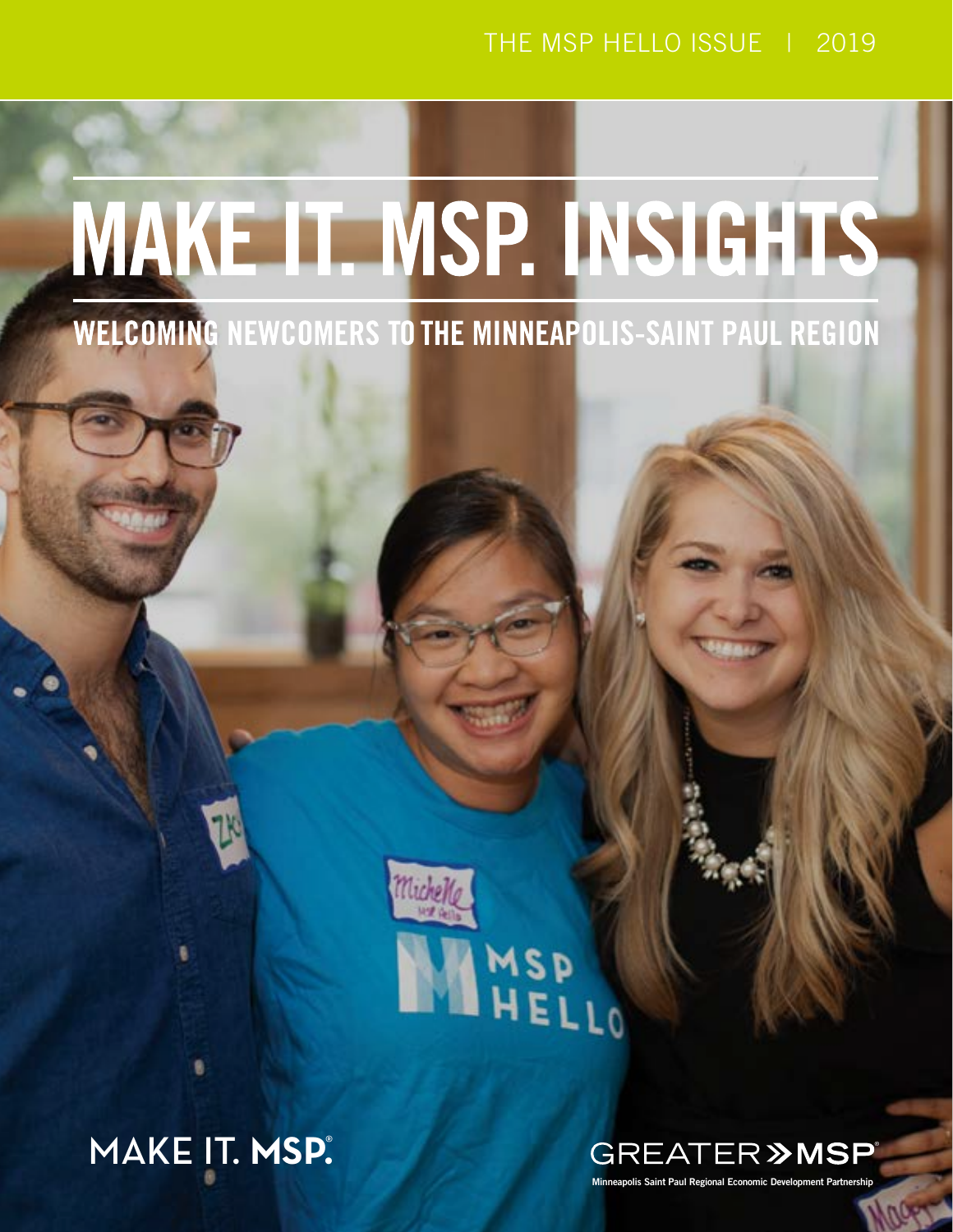NEWCOMERS & THE GREATER MINNEAPOLIS-SAINT PAUL REGIONAL VISION

The GREATER MSP Partnership shares a vision of the Greater Minneapolis-Saint Paul region (MSP) leading the world in inclusive economic growth by welcoming all, empowering talent, and igniting innovation. It is a bold vision for a region we must become by working together.

Today, MSP faces major challenges that are also key opportunities. A historic gap between labor supply and demand in the region — with more job openings in MSP than job seekers — presents a significant workforce challenge for employers. But it also presents chances to explore new solutions.

Years ago, the GREATER MSP Partnership anticipated this challenge and launched Make It. MSP. — one among many critical efforts to improve the region's talent equation. Now a priority Strategic Initiative of the Partnership, Make It. MSP. is an effort to improve the region's performance attracting and retaining talent, which includes better welcoming people from all over the world.

Whether new neighbors move to MSP from a nearby state, the coasts, or abroad, they add to the vibrancy of the region and state. In-migrant communities have helped spark growth for generations and equipped MSP to emerge as a leader in the global economy. And as others continue to join the region seeking economic opportunity, community, and a high quality of life, they make immediate impact.

In this edition of Make It. MSP. Insights, we continue our exploration of talent in MSP by focusing on newcomers. We further examine the region's performance attracting and retaining talent, evaluate the perceptions of a priority audience, and recap how partners in the Make It. MSP. initiative work in collaboration to drive change — work that happens in Make It. MSP. through the MSP Hello project.

### MSP IS A TOP DESTINATION FOR NEWCOMERS

According to data from the American Community Survey (ACS), more than 93,000 newcomers moved to MSP from all over the globe in 2017. That's roughly 3% of the total MSP population. The Minnesota State Demographic Center projects the region and state's organic labor force growth will continue to steadily decline over the coming years, highlighting the continued importance of this in-flow and the imperative to retain that new talent in our workforce.



# We strive to build a region that welcomes all



During 2019, partners in Make It. MSP. set out to learn more about these newcomers to the region through the initiative's MSP Hello project. A new regional survey revisited themes that hundreds of newcomers shared with Make It. MSP. during 2016, while also allowing partners to dig deeper into specific issues. In addition, continued analysis of ACS data revealed how the composition of MSP's newcomer population is also changing.

### PUTTING DATA IN PERSPECTIVE

Migration data provides a clearer picture of who is moving to MSP, where they are moving from, and how that migration compares to other top metro areas. Analyzing our region's performance among the context of our regional peers helps us understand which trends may be unique to MSP and which may be consistent with broader changes across the country.

However, our new neighbors are more than simple data points. Insights require balancing this quantitative data with the more qualitative perspectives and experiences of these newcomers to our community. Together, this information provides Make It. MSP. partners with actionable intelligence that can guide actions within individual organizations and across a broader partnership.

WITHIN THE 25-34 YEAR OLD AGE RANGE (Higher proportion than our peers)

Some findings surprise partners more than others. For example, while international in-migration is down sharply in recent years (38% decrease), domestic migration to MSP increased slightly (up 5.7%). The newcomers to MSP who moved from within the U.S. were most likely to have relocated from elsewhere in the Midwest and least likely to have relocated from somewhere in the Northeast.

As we dive deeper into the research and survey results to follow, it is our hope that these actionable insights can help employers and community partners.

# MSP newcomers relocate from all across the world

*The American Community Survey (ACS) is administered by the U.S. Census Bureau and regularly collects 1-year data for use by public and private sector clients, including non-profit community and economic development organizations like the GREATER MSP Partnership and its Make It. MSP. team. The data used in this report is from the calendar year 2017 and was analyzed by GREATER MSP researchers and compared against similar data from 2015-2017.*

# FAST FACTS

# AMONG THE **93,000**<sup>\*</sup> **MIGRANTS WHO CAME TO MSP IN**



# PEOPLE ARE OUR REGION'S GREATEST ASSET.

We sincerely believe this to be true, and work to put the aspirations and needs of people at the center of Make It. MSP. and every aspect of the GREATER MSP Partnership.

Because people matter most, we've been asking questions and taking careful notes. We are especially interested to hear from the newest members of our community who arrived from dozens of other states and countries.

Hundreds of newcomers to this region have honored us with their stories and insight. Everyone's story has meaning and every experience is different. And yet, a number of common themes emerged. We all seek connection. We all desire opportunity and a sense of belonging.

Many of our region's newcomers feel welcome already – but not all of them. Welcoming newcomers is our shared work and every connection counts. Together, we can create a culture of welcoming that will make this great place even greater.

Peter Frosch CEO, GREATER MSP

INCREASE AWARENESS of the region's newcomer populations and their experiences.

# ENGAGE COMMUNITY across the Make It. MSP.

Initiative and the MSP HELLO team.

# GENERATE IDEAS for how our region can build

more welcoming and inclusive workplaces and communities.

PUT DATA TO MEANINGFUL USE within professional, corporate, lifestyle groups, and informal communities.

# AMONG DOMESTIC NEWCOMERS TO THE ENTIRE STATE OF MINNESOTA IN 2017

MOVED TO MSP FROM WITHIN THE U.S.



**MORF THAN**  $1/2$ 



(Higher proportion than our peers\*\*)

HELD A BACHELOR'S DEGREE OR HIGHER (Lower proportion than our peers)



*\*93,000 total based on newcomers who moved to MSP from beyond state borders. \*\*Term "peers" refers to the average of top-30 largest U.S. metros.*

*\*\*\*Based on domestic migration data only.*

HAD NEVER BEEN MARRIED (Higher proportion than our peers)

WERE PEOPLE OF COLOR (Lower proportion than our peers)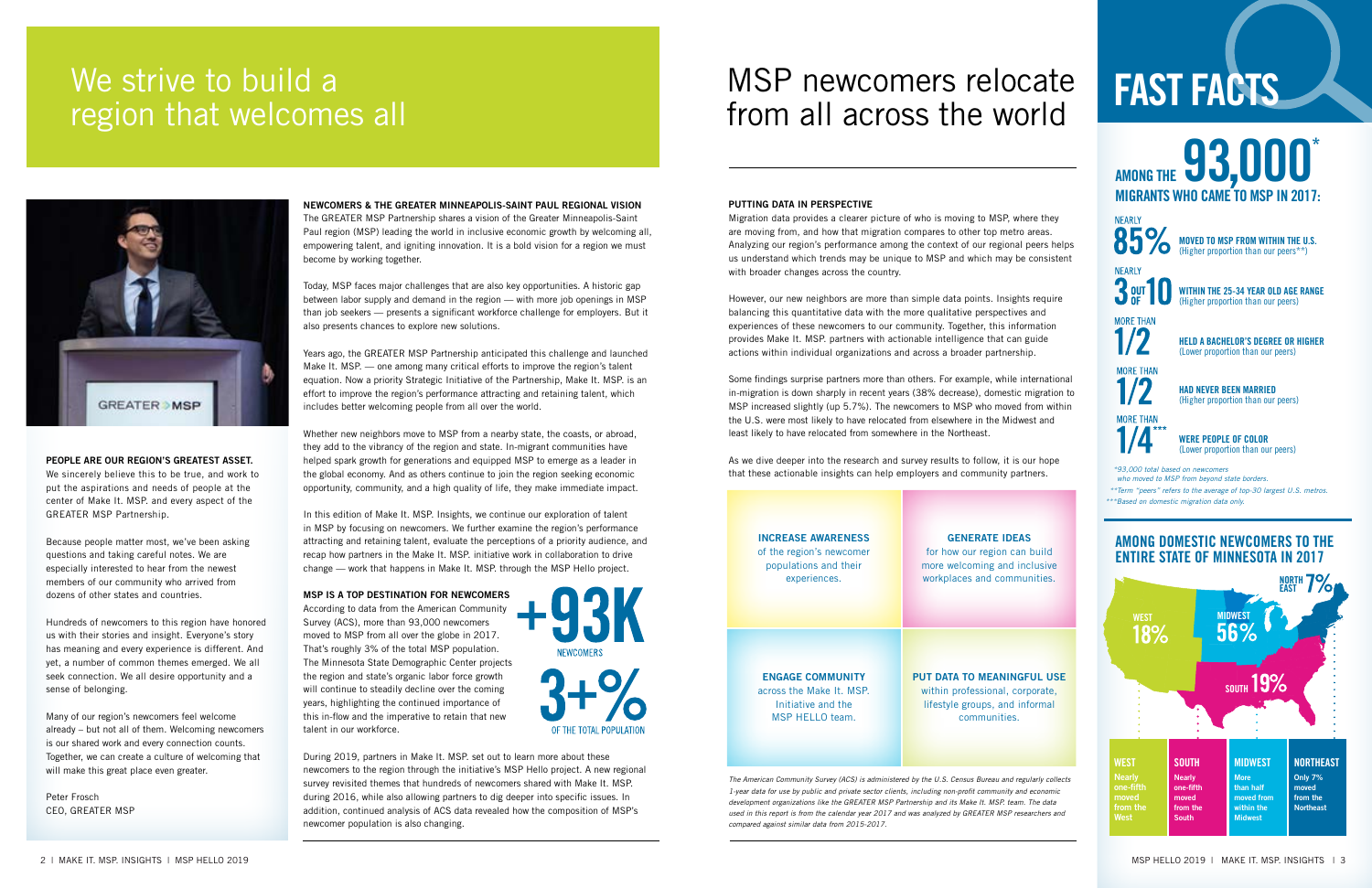The 2016 newcomer survey revealed a correlation between a newcomer's initial experience and whether they see themselves being in MSP in 3-5 years. A majority of newcomers in this most recent survey reported that they are likely or somewhat likely to live in MSP in 3-5 years. However, that projection differed based on the respondent's reported race or ethnicity. For example, people of color reported being less likely to be in MSP in 3-5 years.

# WHETHER NEWCOMERS FEEL WELCOME IN MSP

Fortunately, a majority of survey respondents reported feeling welcome in MSP. Overall, 60% of newcomers reported feeling welcome in MSP. 18% reported that they felt unwelcome or somewhat unwelcome, and 22% reported feeling neither welcome nor unwelcome. However, those numbers differed notably when disaggregated by different demographics.

For example, responses differed slightly depending on where newcomers relocated from and also varied notably based on whether or not the respondent identified as a person of color. Specifically, respondents identifying as Black or African American reported the highest rates of feeling unwelcome, at 28% overall. These findings are consistent with results from additional Make It. MSP. research.

### TAKING A CLOSER LOOK: DATA DIFFERENCES ACROSS NEWCOMER GROUPS

The MSP Hello team has been working to help newcomers make meaningful connections and used this survey to learn more about the specific types of connections that newcomers want to make. Survey respondents differed in how they characterized the connections each are seeking — including to a person, a group, or a community. In fact, 97% of respondents said they are primarily seeking a connection to one of these things, versus less than 2% seeking a connection to additional resources.

### WHAT CHALLENGES NEWCOMERS FACE

While newcomers experience their relocation and acclimation to MSP differently, many themes emerge frequently across groups. Some of the top challenges included:

FINDING A COMMUNITY, making friends, and forging "real" connections





NAVIGATING NEIGHBORHOODS, the commute, and transportation options

LEARNING ABOUT HOUSING, schools, and winter in MSP



Respondents who identified as Black or African American reported greater difficulty in getting acclimated to the regional assets and amenities of MSP. This theme is explored in additional detail in the BE MSP Workplace Inclusion Toolkit, another project of Make It. MSP. Visit [makeitmsp.org/bemsp.](http://www.makeitmsp.org/bemsp/)

# WHAT KINDS OF MEANINGFUL CONNECTIONS NEWCOMERS ARE SEEKING IN MSP

People are describing a desire to establish meaningful connections with other people. To build off what's already working, newcomers were asked to describe settings where meaningful connections have occurred for them. Frequent answers include:

children's school & activities places of worship neighborhood & community **groups and events** a college setting **WOrkplaces** professional networking groups

neighbors &<br>roommates

### 2019 MSP HELLO SURVEY INSIGHTS

During 2016, Make It. MSP. partners distributed a survey to newcomers across MSP. The results are what led partners to launch the MSP Hello project with support from the Knight Foundation. Nearly three years later, the 2019 MSP Hello survey provided an opportunity to hear more from newcomers to the region while gathering insights on:



More than 560 newcomers responded to the survey, most of which have moved to MSP within the last 5 years and an overwhelming majority having relocated from somewhere else within the U.S. (96%). 25-34 year olds were by far the largest age group sampled, followed by 18-24 and 35-44. The racial breakdown of respondents also closely mirrored the region's current population, with a little more than a quarter of all describing themselves as a person of color.

### WHAT BROUGHT NEWCOMERS TO MSP & WHAT MAKES THEM STAY OR LEAVE

Research by Make It. MSP. partners continues to reveal that while people relocate for different reasons, economic opportunity consistently emerges as the top consideration for the most people. That held true for newcomers responding to the 2019 MSP Hello survey.

> Nearly three quarters (71%) of survey respondents reported moving to MSP for job opportunities or education — or, that of their partners. Other top reasons included family and overall quality of life.

This emphasis on economic opportunity reinforces the importance of communicating the region's abundance of job and career openings as well as prioritizing work to nurture greater connections across professional networks. While feelings of belonging, community, and other personal and family connections were revealed to be very important to new arrivals' decision to stay in MSP, professional opportunities outweighed all other considerations.

Without sustained connections to professional development and opportunity here in MSP, newcomers may be drawn back to the networks from their place of origin or to another community when it comes time for the next career step or transition.

When asked what influences a newcomer's decision to leave or stay in MSP, job and career reasons once again led all other respondent answers. Friends and family also emerged as a top consideration, indicating the importance of personal relationships and feelings of community connectedness. Individual community amenities did not rank as highly as these factors of economic opportunity and social inclusion.



# Newcomers seek stronger connections in Minneapolis-Saint Paul

# Economic opportunity drives most newcomers



| <b>JOB OPPORTUNITY</b>         |         | 50.1%        |
|--------------------------------|---------|--------------|
| <b>EDUCATION</b>               | 10.7%   |              |
| <b>FAMILY</b>                  | 9.7%    |              |
| <b>PARTNER'S JOB/CAREER</b>    | 8.4%    |              |
| <b>OVERALL QUALITY OF LIFE</b> | 7.3%    |              |
| <b>OTHER</b>                   | 6.6%    | What was     |
| <b>COST OF LIVING</b>          | 2.5%    | your primary |
| <b>FRIFNDS</b>                 | 2%      | reason for   |
| <b>PARTNER'S EDUCATION</b>     | 1.8%    | relocating   |
| <b>CHILDREN</b>                | $0.9\%$ | to MSP?      |

# WHAT BROUGHT NEWCOMERS TO MSP AND WHAT MAKES THEM STAY OR LEAVE





WHETHER NEWCOMERS FEEL WELCOME IN MSP



WHAT CHALLENGES NEWCOMERS FACED



WHAT KINDS OF MEANINGFUL CONNECTIONS NEWCOMERS ARE SEEKING IN MSP

# "First impressions do matter."

| <b>OVERALL</b>                                | 60%                                            |     | 22%                                              | 18%               |
|-----------------------------------------------|------------------------------------------------|-----|--------------------------------------------------|-------------------|
| <b>MILLENNIALS</b>                            |                                                | 66% | 17%                                              | $\overline{17}\%$ |
| <b>BLACK OR</b><br><b>AFRICAN AMERICAN</b>    | 42%                                            | 29% |                                                  | 28%               |
| <b>NEWCOMERS FROM</b><br>33%<br>THE NORTHEAST |                                                |     | 49%                                              | 18%               |
| <b>NEWCOMERS FROM</b><br>THE MIDWEST          |                                                | 65% | 21%                                              | 14%               |
|                                               |                                                |     |                                                  |                   |
| % FEEL WELCOME OR<br><b>SOMEWHAT WELCOME</b>  | % FEEL NEITHER WELCOME<br><b>NOR UNWELCOME</b> |     | % FEEL UNWELCOME OR<br><b>SOMEWHAT UNWELCOME</b> |                   |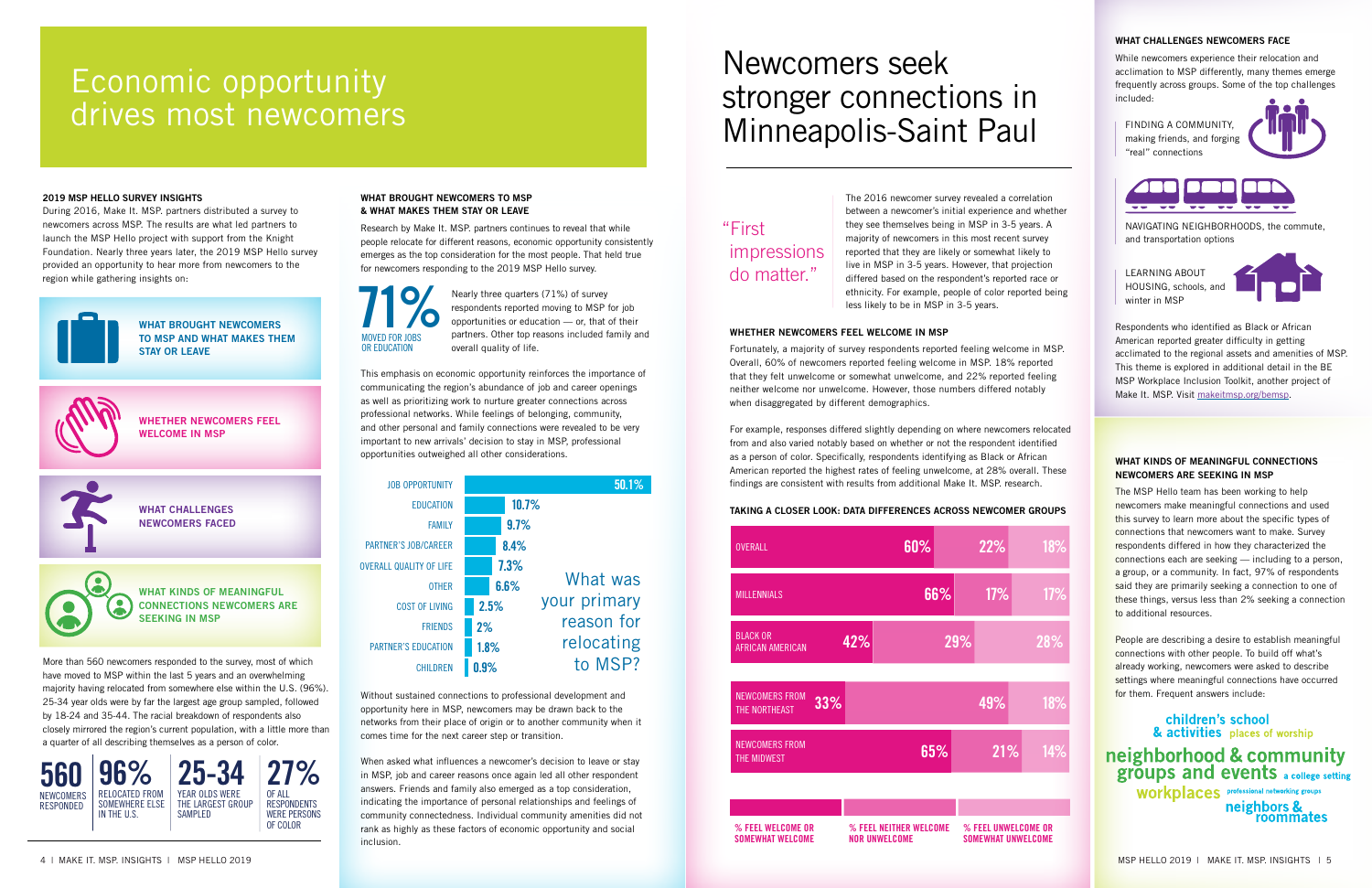### LAUNCHING MSP HELLO

With the launch of the MSP Hello project in 2016, partners began working together to respond to newcomer insights. These partners included talent and HR leaders at top local employers, organizers of meetup groups and associations, representatives from local convention and visitors' bureaus, higher education experts, local governments, and newcomers themselves.

As survey results demonstrate, the solutions reach beyond surfacelevel interactions. MSP Hello partners have planned events, forged partnerships, and connected resources — all with the goal of helping newcomers make meaningful connections here in MSP.

### BUILDING NETWORKS

4

The MSP Hello project has facilitated more than 50 large and small events throughout the region. Each event takes a different approach, but with a shared idea that attendees are looking to make new connections, expand their social networks, and learn more about the area. Examples of events included:



Seasonal welcoming events like Hello Winter, Hello Spring, Hello Summer, and Hello Fall — celebrations hosted at the Minneapolis Institute of Art and the Minnesota History Center

Monthly meetups hosted in communities like Woodbury, Bloomington, and St. Louis Park in partnership with cities, tourism groups, and partners like the Mall of America

Casual brunch and dinner meetups hosted at restaurants, 3 breweries, stadiums, and festivals

Outdoor outings to explore the region's parks, trails, and recreational areas including a group hike, a kayaking experience, cross country skiing, and biking

# DEVELOPING PARTNERSHIPS WITH LOCAL GROUPS

MSP is home to hundreds of community and professional organizations, informal meetups and peer circles, and other networks where people make meaningful connections. By working to promote and connect with these groups, the MSP Hello project is able to make newcomers aware of opportunities.

# The project prioritizes events and

opportunities designed to help people make new social connections. Formal partnerships with groups such as Young Professionals of Minneapolis and Break the Bubble provide a steady series of local events and meetups to promote to newcomers. Nevertheless, more work is needed to identify consistent experiences for other groups like families with young children.





# GUIDING NEWCOMERS TO LOCAL RESOURCES

The MSP Hello project brand was developed to specifically highlight events and opportunities that partners are designing for newcomers to MSP. This project intersects with other Make It. MSP. teams like BE MSP, working to connect and elevate professionals of color, as well as MSP Tech, working to communicate how tech professionals can develop and advance their careers in MSP. To learn more about Make It. MSP. and discover other tools and insights, please visit [makeitmsp.org.](http://makeitmsp.org)



While the survey may indicate that newcomers are not looking for a high volume of new resources, they are seeking out the right ones, including those curated by peers and people they trust. MSP Hello partners have focused on guiding these newcomers to resources in areas of priority, from exploring neighborhoods to preparing for winter. Examples of projects have included:

THE MSP HELLO EVENTS CALENDAR – Events designed with newcomers in mind

THE MSP NEIGHBORHOOD GUIDE – An interactive map and curated regional resources

THE MSP WINTER GUIDE – Stories, tips, and links to help prepare for and experience winter

THE MSP WELCOME AMBASSADOR PROGRAM – A peer network to ask specific questions



These resources can be found by visiting [makeitmsp.org/msp-hello](http://makeitmsp.org/msp-hello) and subscribing to its newsletter.

# MAKE IT. MSP. STRATEGY & VISION

Make It. MSP. partners share an ambition to make the Greater Minneapolis-Saint Paul region (MSP) one of the country's Top 10 performers at attracting and retaining talent. Achieving that ambition requires significant and sustained improvement on multiple fronts. Fortunately, the region's performance has improved in recent years, with MSP emerging as a leader in the Midwest and North of the U.S.



As a Strategic Initiative of the GREATER MSP Partnership, Make It. MSP. shares characteristics with other initiatives of the Regional Economic Development Strategy. Most notably, it is a

collaborative effort driven by a diverse group of partners. Together, these partners set shared priorities and work together to drive change.

This commitment to collaboration among 200 partners is how Make It. MSP. earned a Gold Award from the International Economic Development Council in 2018.



One of the four strategic areas of focus for Make It. MSP. is welcoming and onboarding newcomers. Partners selected this priority for multiple reasons. For one, as the report makes clear, tens of thousands of newcomers already choose to relocate to MSP each year. Improving retention among these newcomers can make a substantial impact toward the overall ambition. Additionally, these newcomers are connected to networks throughout the world and are among the most important ambassadors and influencers to individuals considering a move to MSP in the future.

Other strategic areas of focus in Make It. MSP. include retaining professionals of color, attracting technology talent, and converting interns. These areas and other projects of the initiative are interrelated. The issues and solutions explored in each quarterly Make It. MSP. Insights report during 2019 connect to the issues and solutions explored in the other reports.

# MSP Hello translates insights to actions

# Newcomers are a top priority for Make It. MSP.



The best way to illustrate the collaborative approach of Make It. MSP. is through specific projects. During September 2018, Make It. MSP. partners launched the very first MSP Welcome Week. The simple concept promised to cluster a series of events and meetups designed to help newcomers make meaningful connections. Two years of hosting joint events and supporting partners equipped the MSP Hello project team and other Make It. MSP. partners for this weeklong series.

While Make It. MSP. organized the platform and promotion of the week, it was partners who made it happen, from individual volunteers to host organizations. Newcomers like Veronica and Jeanna hosted local meetups. Organizations like the International Institute of Minnesota and Young Professionals of Minneapolis planned larger events. Partners like the Science Museum of Minnesota aligned programming with the effort. Expert facilitators from Marnita's Table trained volunteers. Meet Minneapolis set up a hub on Nicollet Mall. All Are Welcome Here designed promotional materials.

What was designed to be a five-event series quickly expanded to 23 events that welcomed more than 1,200 people in cities all over the region. To learn more, visit [makeitmsp.org/msp-welcome-week](http://makeitmsp.org/msp-welcome-week).



"Welcoming newcomers is one of four strategic priorities of Make It. MSP."